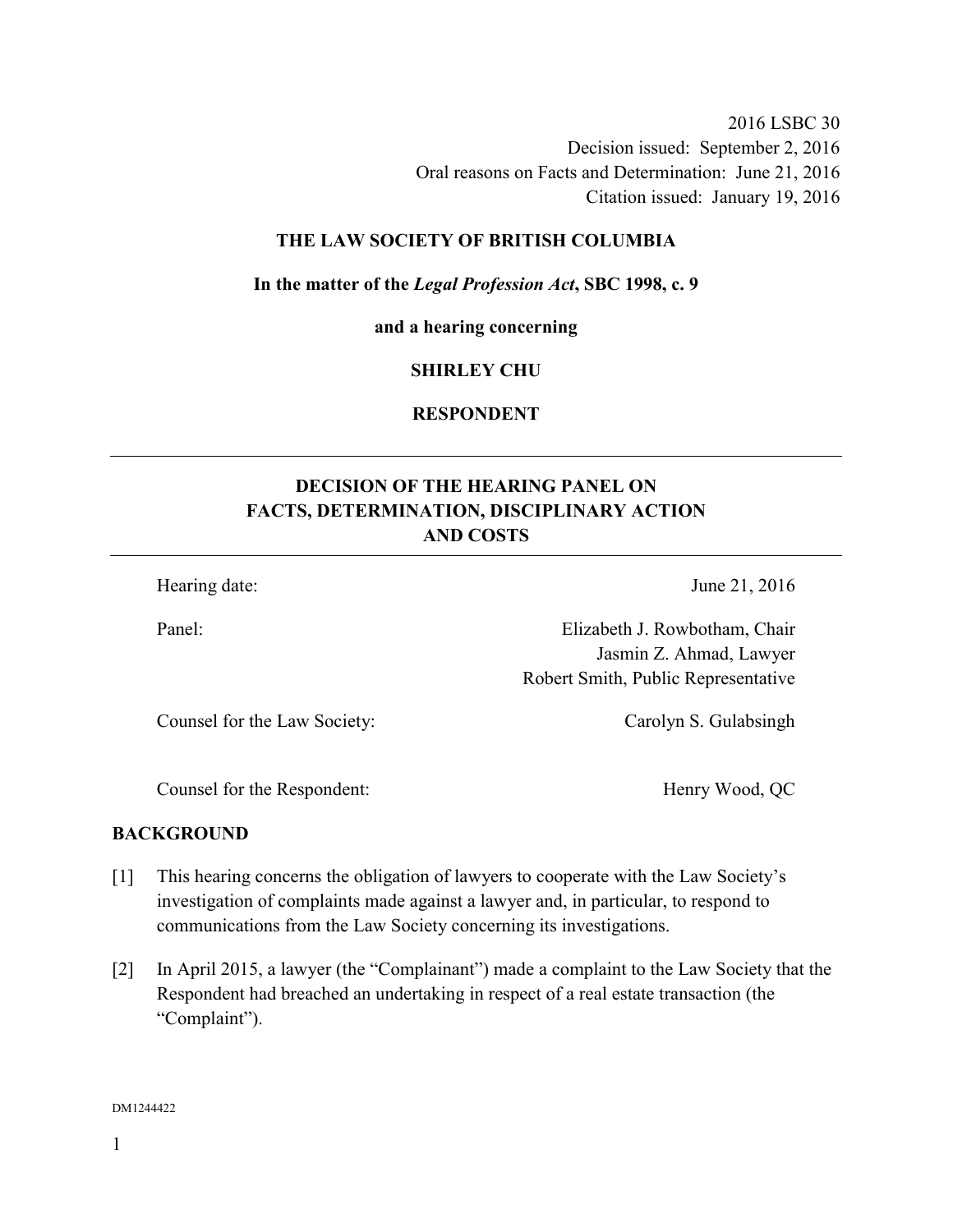- [3] As part of its investigation, the Law Society requested that the Respondent provide a written response to the Complaint so that it could properly assess the Complaint.
- [4] The original citation authorized on January 14, 2016 and amended on April 26, 2016 sets out the sole allegation that the Respondent failed to promptly provide a full and substantive response to the Law Society's request for a written response to the Complaint.
- [5] It is alleged that the conduct set out in the citation constitutes professional misconduct pursuant to section 38(4) of the *Legal Profession Act* (the "Act").

# **HEARING BACKGROUND**

- [6] The Respondent admitted service of each of the original citation and the amended citation.
- [7] As the citation comprised only the allegation that the Respondent failed to respond to communications from the Law Society, this hearing proceeded pursuant to Rule 4-33 of the Law Society Rules (the "Rules"). Together, subrules (1) and (2) of that rule allow a respondent and discipline counsel to adduce evidence at the hearing by affidavit.
- [8] The Law Society relied on the affidavit of Karen Mok sworn March 16, 2016. Ms. Mok is the staff lawyer in the Professional Conduct Department of the Law Society who had conduct of the Complaint.
- [9] In her defence, the Respondent tendered, among other things, her letter dated June 16, 2016 addressed to the Law Society (the "Letter of Explanation") in which she summarized the circumstances relating to the underlying Complaint as well as the circumstances giving rise to her delay in responding to the Law Society's communications. The Respondent also gave oral evidence at the hearing on her own behalf.
- [10] During the course of the hearing, counsel for the Respondent advised the Panel that the Respondent admitted that her conduct in failing to promptly respond to the Law Society's communications constitutes professional misconduct. However, the parties did not agree on the disciplinary action to be imposed in respect of that misconduct.
- [11] At the conclusion of the hearing, the Panel considered the evidence and determined that the Respondent had committed professional misconduct with respect to the allegations made in the citation.
- [12] However, we reserved making a determination with respect to the disciplinary action or costs to be imposed as the result of our finding of professional misconduct.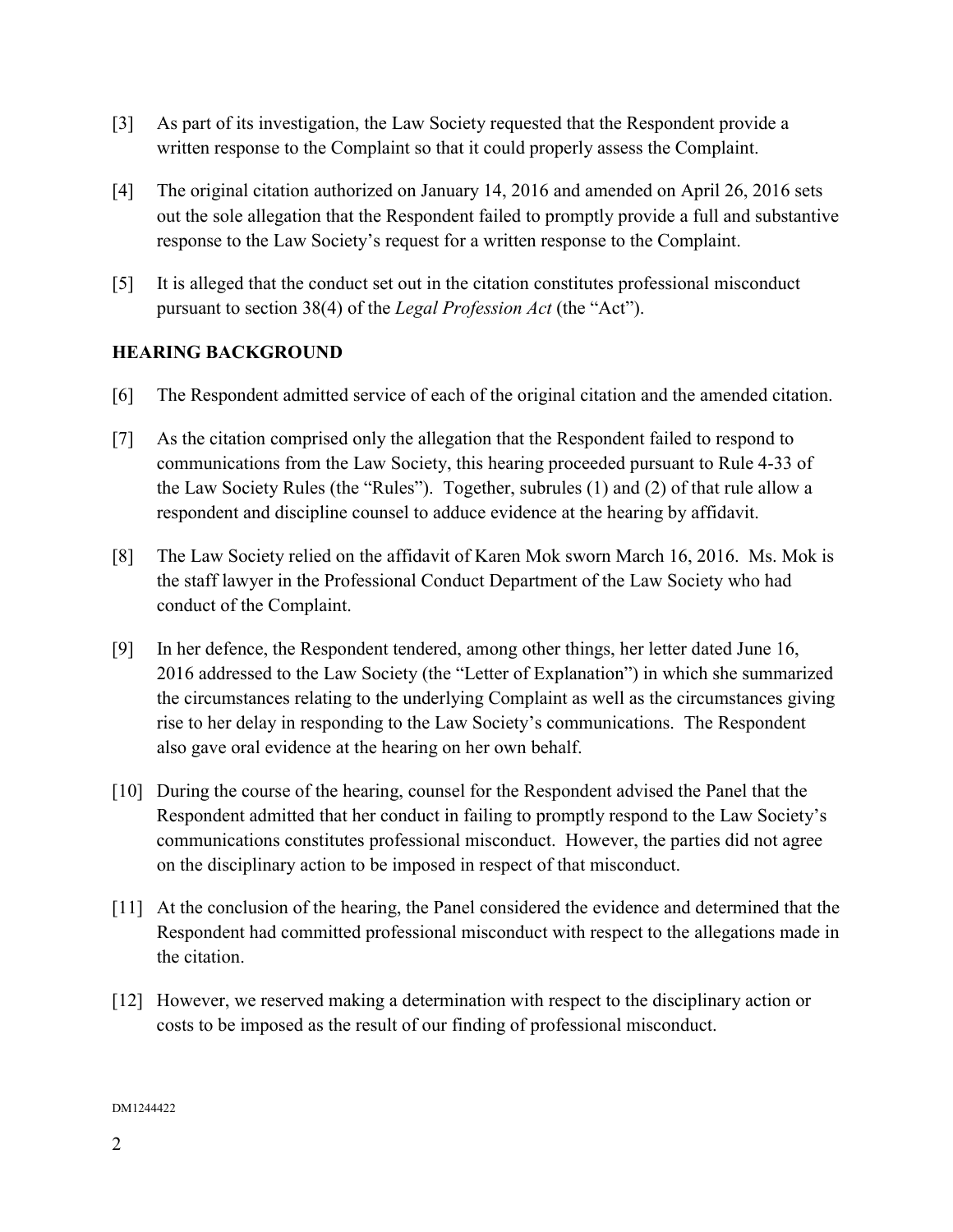[13] We have now made that determination, and the following are our reasons with respect to the facts and determination and disciplinary phases of this proceeding.

# **FACTS**

- [14] In April 2015, the Law Society received the Complaint, which alleged that the Respondent had breached an undertaking to provide the Complainant with a registrable option to purchase in respect of a real estate transaction.
- [15] Over the course of the next seven months, the Law Society and the Respondent maintained communication by telephone in which the Respondent explained the circumstances that resulted in her failure to comply with the undertaking and the steps she was taking to rectify that breach.
- [16] During that time, the Respondent also kept in contact with the Land Title Office in an attempt to have the option to purchase registered. She kept the Complainant informed of her attempts and provided him with several options to rectify the situation giving rise to the Complaint.
- [17] However, by November 9, 2015, it appeared that there had been no progress in having the option to purchase registered. The Respondent was then still in breach of her undertaking.
- [18] For the first time, on November 9, 2015, the Law Society provided the Respondent with a copy of the Complaint and sought a written response, by November 30, 2015, to allow it to "properly assess [the] complaint."
- [19] The Respondent testified that she had been out of town at the time the November 9, 2015 letter was delivered to her office and was not aware it had been delivered until receiving the next communication from the Law Society.
- [20] By December 2, 2015, the Respondent had not provided any response to the Law Society's November 9, 2015 request. By letter dated December 2, 2015, the Law Society reminded the Respondent of her obligation to reply promptly and completely to the Law Society and requested a response to the November 9, 2015 letter, including all requested material, by December 16, 2015. The December 2, 2015 letter also advised the Respondent that her failure to respond to the November 9, 2015 letter may be referred to the Chair of the Discipline Committee.
- [21] On December 10, 2015, the Respondent emailed a legal assistant at the Law Society stating that she would respond to the Law Society's request "next week." When she did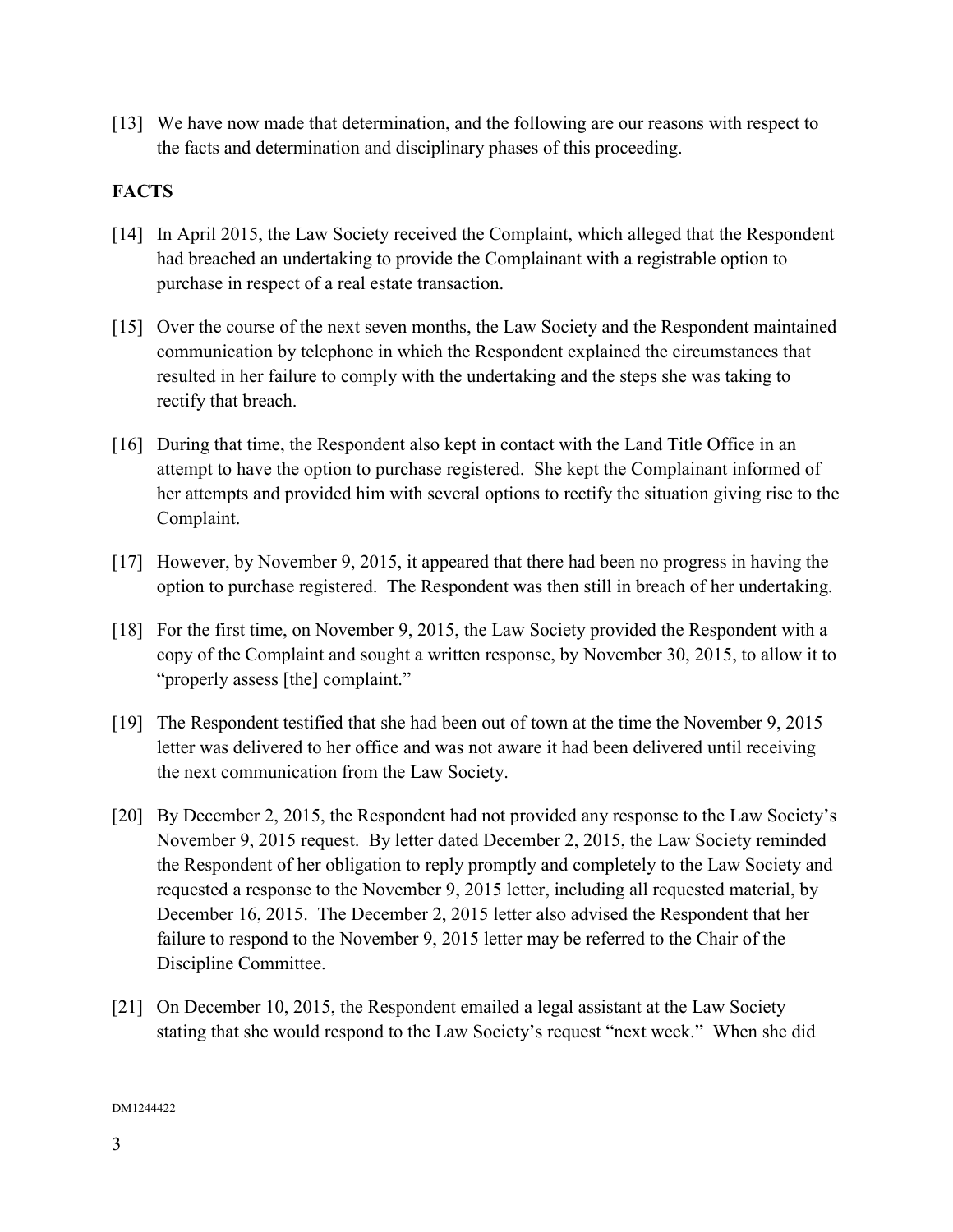not do so by December 17, 2015, Ms. Mok left the Respondent a voicemail message asking her to return the call. On December 18, 2015, the Respondent contacted the legal assistant and asked for an extension to respond to the Complaint. The legal assistant advised the Respondent that the Respondent would have to contact Ms. Mok on the next business day, December 21, 2015 regarding the extension request.

[22] Later that same day, December 18, 2015, the Respondent emailed the Law Society's legal assistant and advised as follows:

> As I indicated in my telephone message, I am unable to fulfill my obligation to respond to you this week regarding the complaint. I was expecting to testify in a client matter Thursday and Friday last week. However, an issue arose in the trial, and I was unable to give my testimony until this week. I was original [sic] scheduled to testify for one day, but this grew to three days. I returned to my office about an hour ago, and there are a number of matters which require my urgent attention.

- [23] On each of December 22 and December 24, 2015, Ms. Mok left voicemail messages with the Respondent asking her to return her calls. The Respondent did not do so.
- [24] By letter dated December 24, 2015, the Law Society advised the Respondent as follows:

The Law Society Rules 2015 state that, when a lawyer fails to reply to the Law Society, the matter may be referred to the Discipline Committee or its Chair, pursuant to the summary hearing process. If your full response is not received by **January 7, 2016**, this matter will be referred to the Discipline Committee or its Chair with a recommendation that the Chair issue a citation for your failure to respond to Law Society correspondence. Details about the summary hearing process are set out in Rules 4-5 and 4-32(2) of the Law Society Rules 2015.

- [25] The Respondent did not provide a written response to the Complaint, or otherwise reply to the Law Society's communication, by the January 7, 2016 deadline.
- [26] The citation was subsequently authorized and issued on January 14 and January 19, 2016, respectively. The citation was originally scheduled to be heard on April 22, 2016.
- [27] On April 19, 2016, the Respondent provided a substantive response to the Complaint, as requested in the November 9, December 2 and December 24, 2015 letters.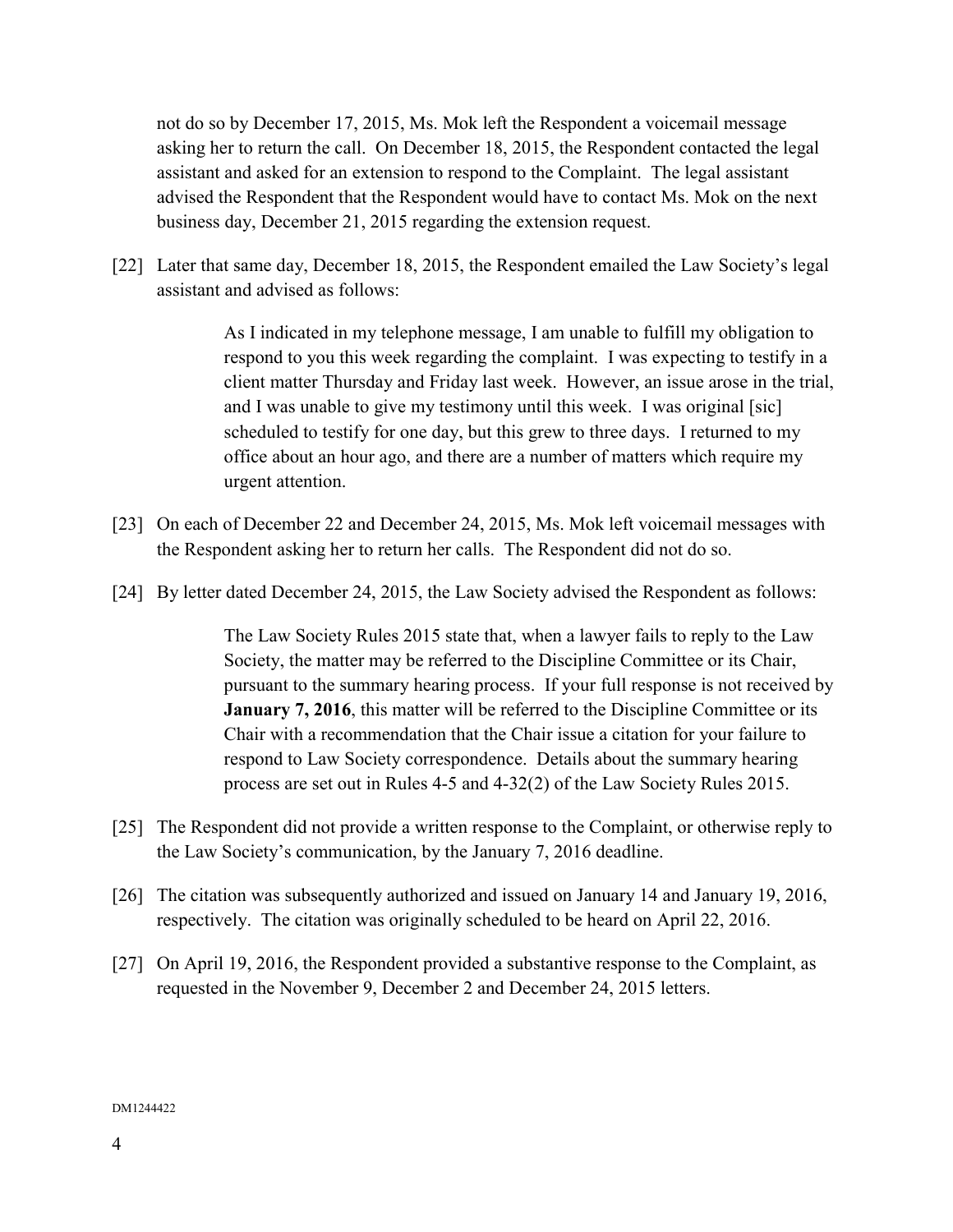- [28] During the course of this hearing, counsel for the Law Society advised the Panel that the Law Society was satisfied that the response that the Respondent provided was complete and that no further information or documents were required from the Respondent.
- [29] Notwithstanding the Respondent's delivery of the response to the Law Society, the citation, as amended on April 26, 2016, proceeded for hearing before this Panel.
- [30] As noted, at the hearing, counsel for the Respondent advised the Panel that the Respondent accepted and admitted that her conduct was sufficient to make out a finding of professional misconduct.
- [31] The Respondent testified that her initial failure to respond to the Law Society's request was due to her immediate professional commitments to other clients including a three day attendance in trial and other matters.
- [32] However, overriding the immediate client issues were issues relating to an elderly woman who had been the Respondent's client for almost 20 years and for whom the Respondent had a tremendous amount of compassion. The details of the issues relating to that client are set out in detail in the Letter of Explanation, which describes a situation that was a source of daily concern for her over an extended period of time and, in her words, have been "extremely distressing" for her.
- [33] The Respondent described her failure to respond to the Law Society as being the result of her avoidance of addressing the ethical and moral issues that were raised in the unrelated matter as set out in the Letter of Explanation.
- [34] The Respondent testified that nothing she said in oral evidence nor anything that was contained in the Letter of Explanation was intended to excuse her conduct in failing to respond promptly to the Law Society's request. Rather, the Letter of Explanation was offered solely to provide the context of the issues that the Respondent was facing at or around the time that the Law Society's written request was made.

## **ISSUES**

- [35] The substantive issues to be determined by this Panel are:
	- (a) Does the Respondent's conduct in failing to provide substantive response to the Law Society's request concerning its investigation as set in its written communications of November 9, December 2, December 22 and its telephone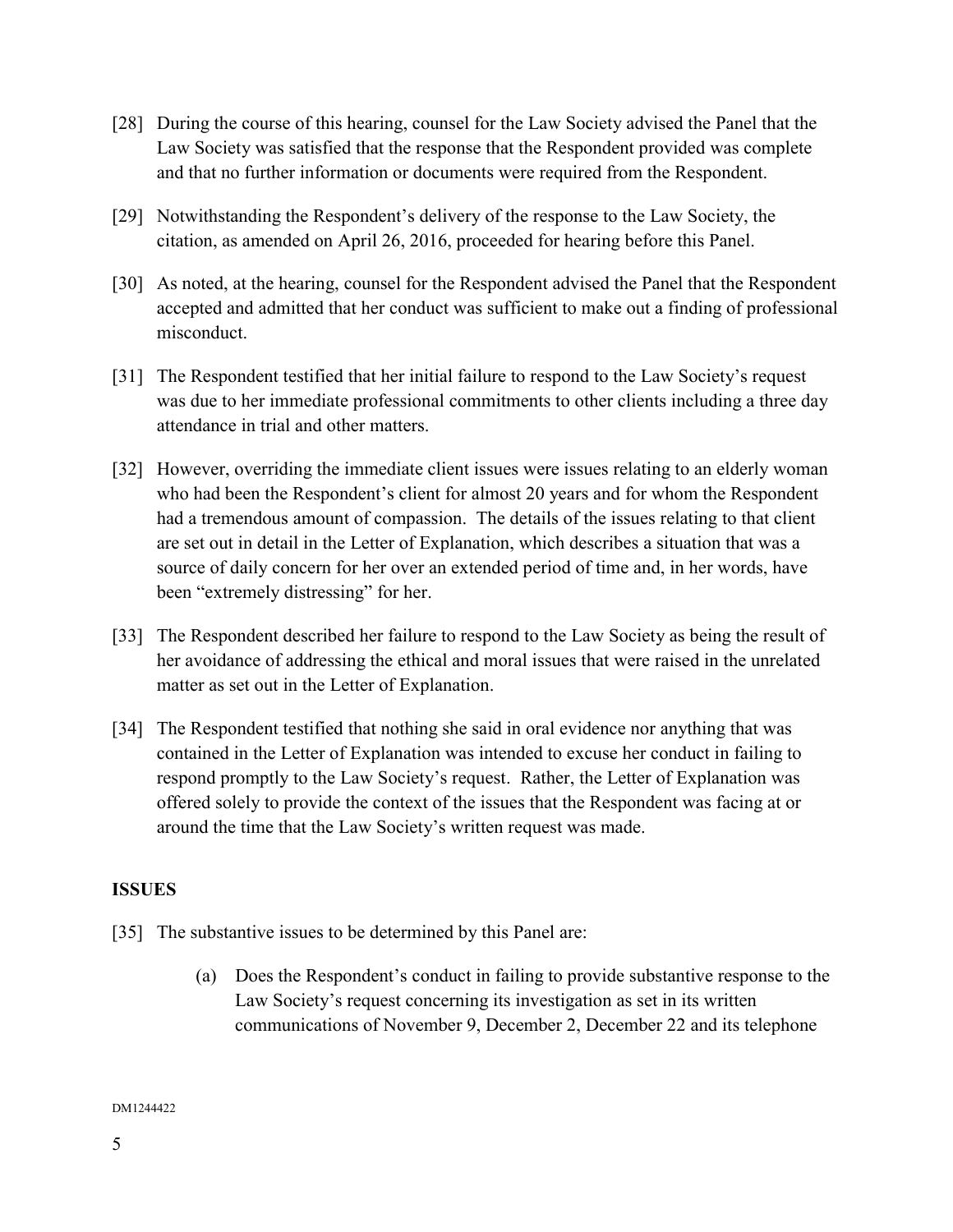messages of December 22 and 24, 2015 constitute professional misconduct pursuant to section 38(4) of the Act;

- (b) If the Respondent's conduct does constitute professional misconduct, what is the appropriate disciplinary action to be imposed?
- [36] The ancillary issue to be determined is whether a non-disclosure order should be granted in respect of certain portions of the exhibits and the transcript.

# **FACTS AND DETERMINATION**

### **The law**

- [37] The well-settled test for "professional misconduct" is "whether the facts as made out disclose a marked departure from that conduct the Law Society expects of its members …" (*Law Society of BC v. Martin,* 2005 LSBC 16)
- [38] It is also well settled that the onus is on the Law Society to prove that a respondent's conduct amounts to "professional misconduct." (*Law Society of BC v. Tak*, 2009 LSBC 25)
- [39] The *Code of Professional Conduct for British Columbia* (the "Code") provides direction with respect to a lawyer's obligation to reply to communications from the Law Society and co-operate with its investigations involving the lawyer or a member of the lawyer's firm. Specifically, Rule 7.1-1 requires lawyers, among other things, to reply promptly and completely to any communication from the Law Society.
- [40] The Rules also impose an obligation on a lawyer who is subject of an investigation to cooperate. Rule 3-5(7) states:

 A lawyer must co-operate fully in an investigation under this division by all available means including, but not limited to, responding fully and substantively, in the form specified by the Executive Director

- (a) to the complaint, and
- (b) to all requests made by the Executive Director in the course of an investigation.
- [41] This Panel has considered the obligations imposed on a lawyer by the Code and the Rules to respond promptly and fully to and co-operate with the Law Society regarding an investigation. In *Law Society of BC v. Dobbin*, 1999 LSBC 27, [2000] LSDD No. 12, the Benchers noted at paragraph 20: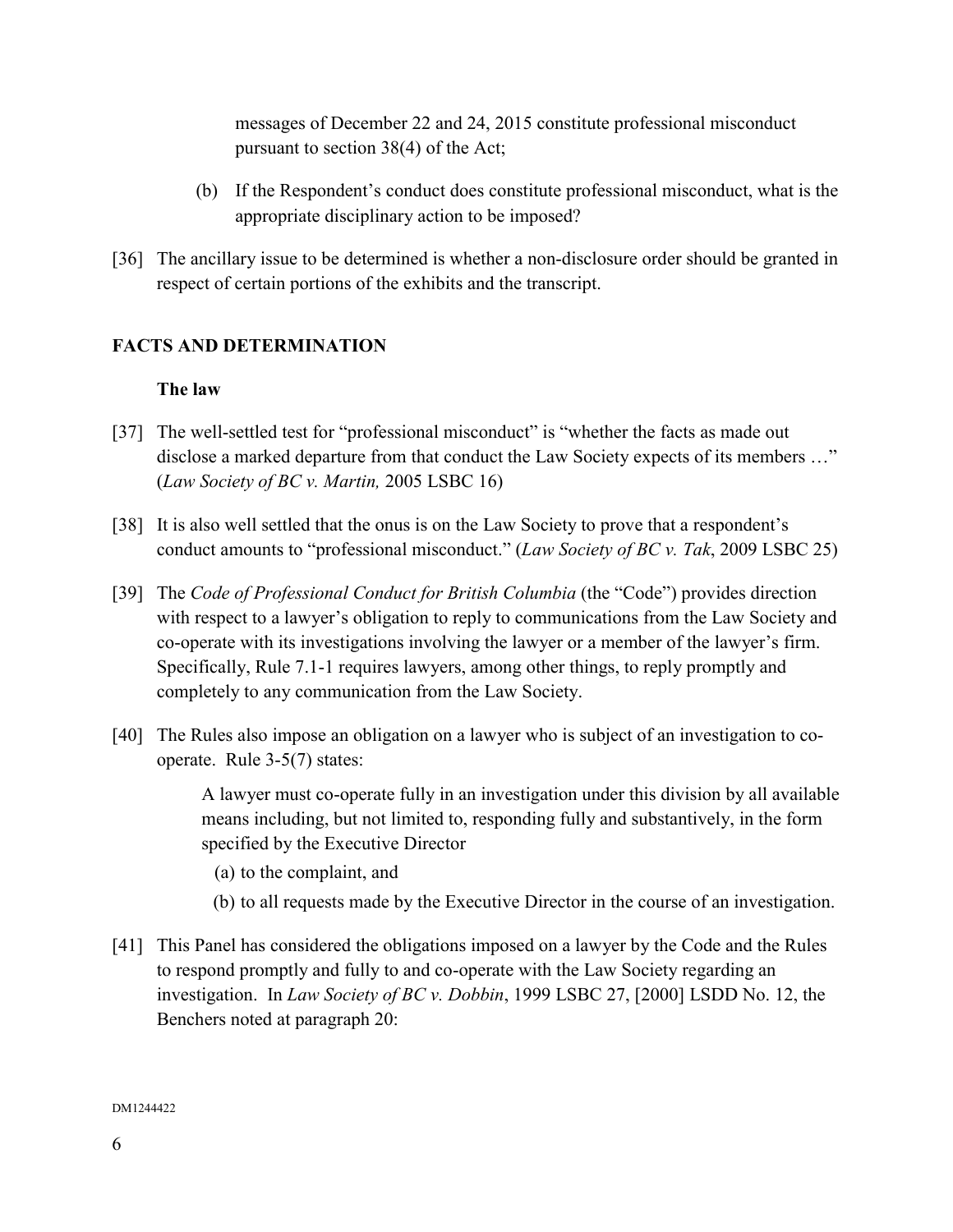If the Law Society cannot count on prompt, candid, and complete replies by members to its communications it will be unable to uphold and protect the public interest, which is the Law Society's paramount duty.

[42] On that basis, the Benchers in *Dobbin* concluded at paragraph 25:

… [I]t is the decision of the Benchers that unexplained persistent failure to respond to Law Society communications will always be prima facie evidence of professional misconduct which throws upon the respondent member a persuasive burden to excuse his or her conduct. ...

- [43] That principle has been applied in subsequent decisions including *Law Society of BC v. Cunningham,* 2007 LSBC 17, *Law Society of BC v. Decore,* 2012 LSBC 17, *Law Society of BC v. Malcolm,* 2012 LSBC 04, *Law Society of BC v. Marcotte*, 2010 LSBC 18, *Law Society of BC v. Niemela,* 2012 LSBC 9 and *Law Society of BC v. Buchan,* 2013 LSBC 08.
- [44] The panels in each of those decisions concluded that the lawyer's failure to respond to Law Society communications did constitute professional misconduct.

## **Failure to respond**

- [45] The Law Society communications of November 9, December 2 and 24, 2015 setting out its request for a written response to the Complaint were clear. Furthermore, each of those letters clearly set out a specific deadline for providing a response. The latter two letters set out the potential consequences for the Respondent's failure to provide a response by those deadlines.
- [46] Notwithstanding those clear communications from the Law Society, other than providing an explanation of her failure to respond promptly to the Law Society's request by the December 16, 2015 deadline, the Respondent failed to provide any substantive response to the Law Society's request by the deadlines imposed on her.
- [47] Her failure to respond to the Law Society's request by the deadline imposed on her is "*prima facie* evidence of professional misconduct."
- [48] In our view, the context in which the failure to respond took place and the subsequent delivery of her written response to the Law Society are factors to consider in the disciplinary action phase of these proceedings. They are not sufficient, however, to rebut the *prima facie* evidence of the misconduct as set out above.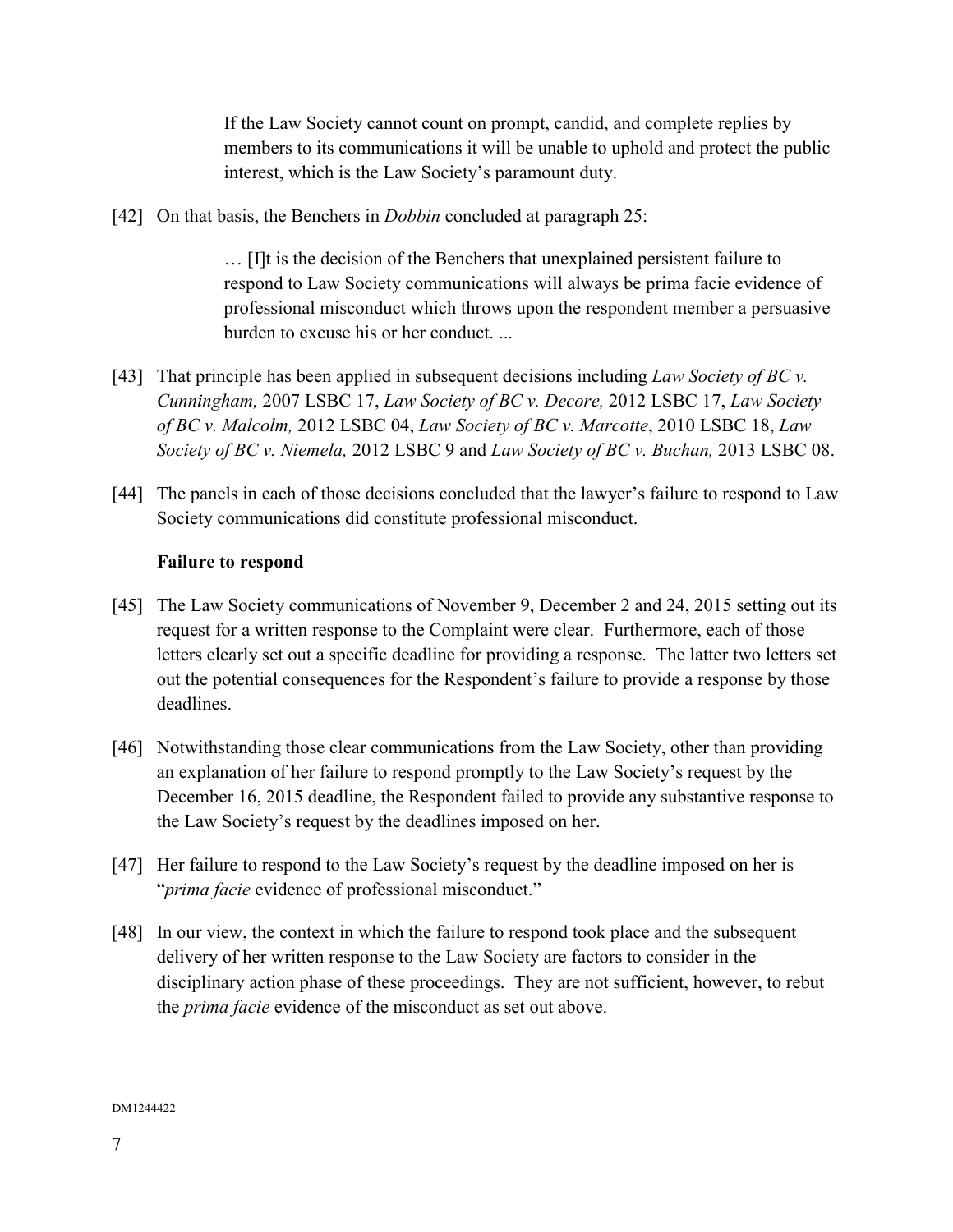- [49] We conclude that the Respondent's failure to provide a substantive written response promptly to the Law Society's communications "disclose[s] a marked departure from the conduct the Law Society expects of its members… ."
- [50] Accordingly, under section 38(4) of the Act, we determine that the Respondent has committed professional misconduct with respect to the allegations set out in the amended citation.

# **DISCIPLINARY ACTION**

- [51] Having concluded that the Respondent's conduct constituted professional misconduct, this Panel must determine the appropriate disciplinary action to be imposed as a result of that finding.
- [52] The primary object of disciplinary proceedings is to fulfil the Law Society's mandate set out in section 3 of the Act "to uphold and protect the public interest in the administration of justice." It is neither the function nor the purpose of the hearing panel to punish anyone. (*Law Society of BC v. Hill,* 2011 LSBC 16 at para. 3)
- [53] With that object in mind, we have considered the collective factors set out in *Law Society of BC v. Ogilvie*, 1999 LSBC 17, in our assessment of the appropriate penalty as follows:

## **Factors related to the misconduct**

- [54] A lawyer's failure to respond to the Law Society pursuing an investigation into his or her conduct is very serious. This failure or refusal to respond goes to the heart of the ability of the Law Society to regulate lawyers. As noted by the Benchers in *Dobbin*, without that ability, the Law Society will be unable to uphold and protect the public interest.
- [55] Misconduct of the types set out in this citation is serious.
- [56] However, it is notable that, for the seven months prior to the request for a written response, the Respondent fully co-operated with the Law Society and maintained open communications with it in respect of the Complaint. Her failure to respond promptly to the request for a written response was not a deliberate attempt to thwart the Law Society's investigation of the Complaint.
- [57] It is also significant that, although three months after the Citation was issued, the Respondent did provide the Law Society with the response that it had requested.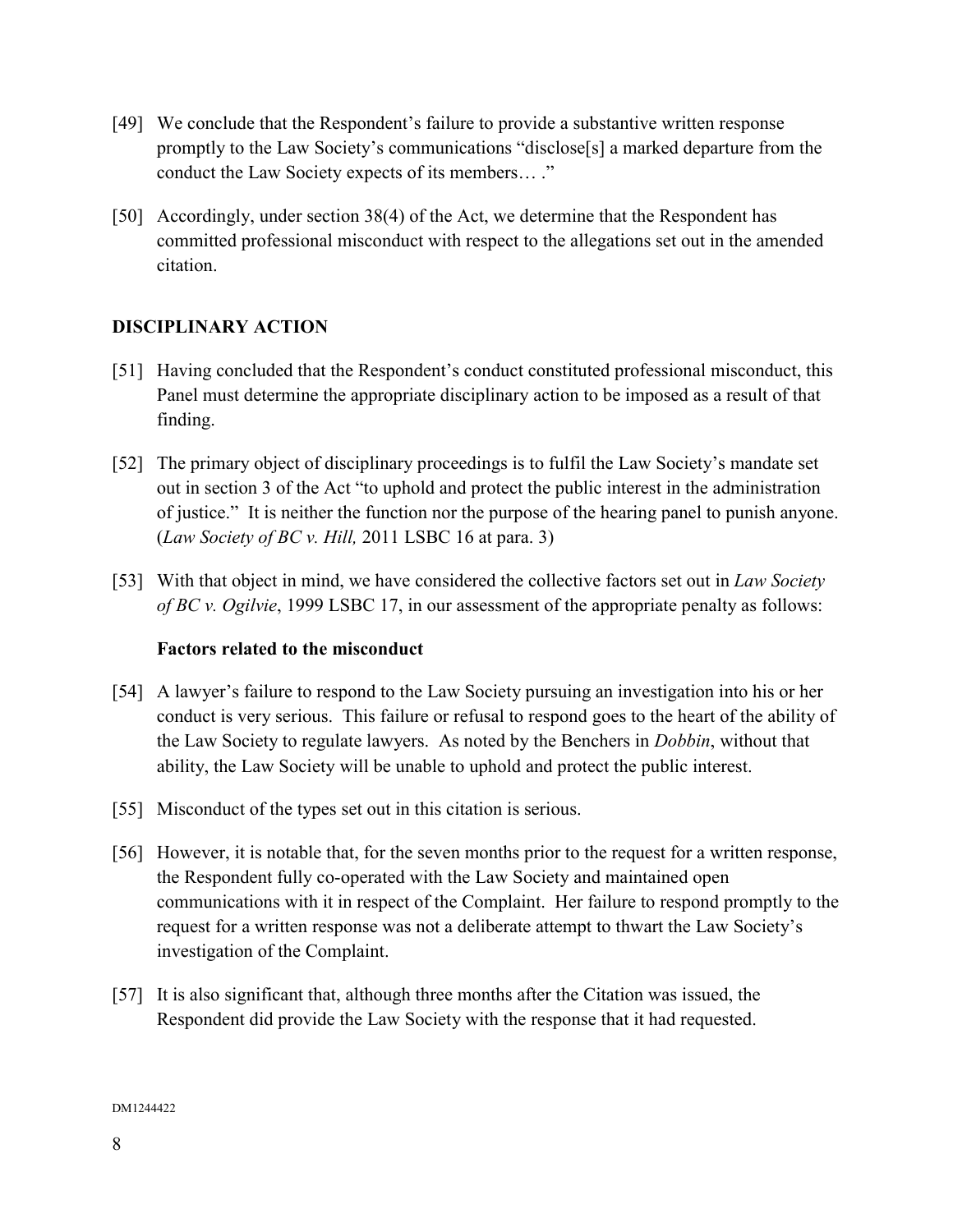[58] Both the Respondent's pre-November 2015 co-operation with the Law Society and the subsequent delivery of the response are mitigating factors.

### **Factors related to the Respondent**

- [59] The Respondent was called to the Bar in August 1985, has practised law for 30 years and had an unblemished professional conduct record.
- [60] We found the Respondent to be a forthright witness on her own behalf. She presented her evidence in a thoughtful and considered manner and had clearly given consideration to her failure to respond promptly to the Law Society's request for her written response.
- [61] We accept that the circumstances described in the Letter of Explanation were "extremely distressing" for the Respondent. While we are not of the view that those circumstances justify her failure to respond promptly to the Law Society's request, we accept that they were a significant contributing factor to her conduct.
- [62] It is also significant that the Respondent has admitted that her failure to respond promptly to the Law Society's request constituted misconduct.

### **Range of Penalties in Similar Cases**

- [63] The penalties imposed in similar cases factor into a panel's determination on discipline. In this case, the Law Society referred the Panel to a number of fairly recent cases regarding failure to respond to the Law Society.
- [64] However, as is almost always the case, none of the cases referred to by the Law Society are wholly identical to the matter that was before us. For example:
	- (a) In *Law Society of BC* v. *Niemela*, 2012 LSBC 09, the Respondent's professional conduct record included three significant notations all of which, in the panel's view, "reflect[ed] a pattern of delay and procrastination… ." The \$5,000 fine in that case reflected the conduct record and was "consistent with the concept of progressive discipline and specific deterrence";
	- (b) In *Law Society of BC v. Jessacher*, 2015 LSBC 43, after providing an initial response and attending an interview, the Respondent took the position that she would no longer co-operate with the Law Society and did not provide the responses she was asked to provide. She did not attend the summary hearing. She was fined \$5,000;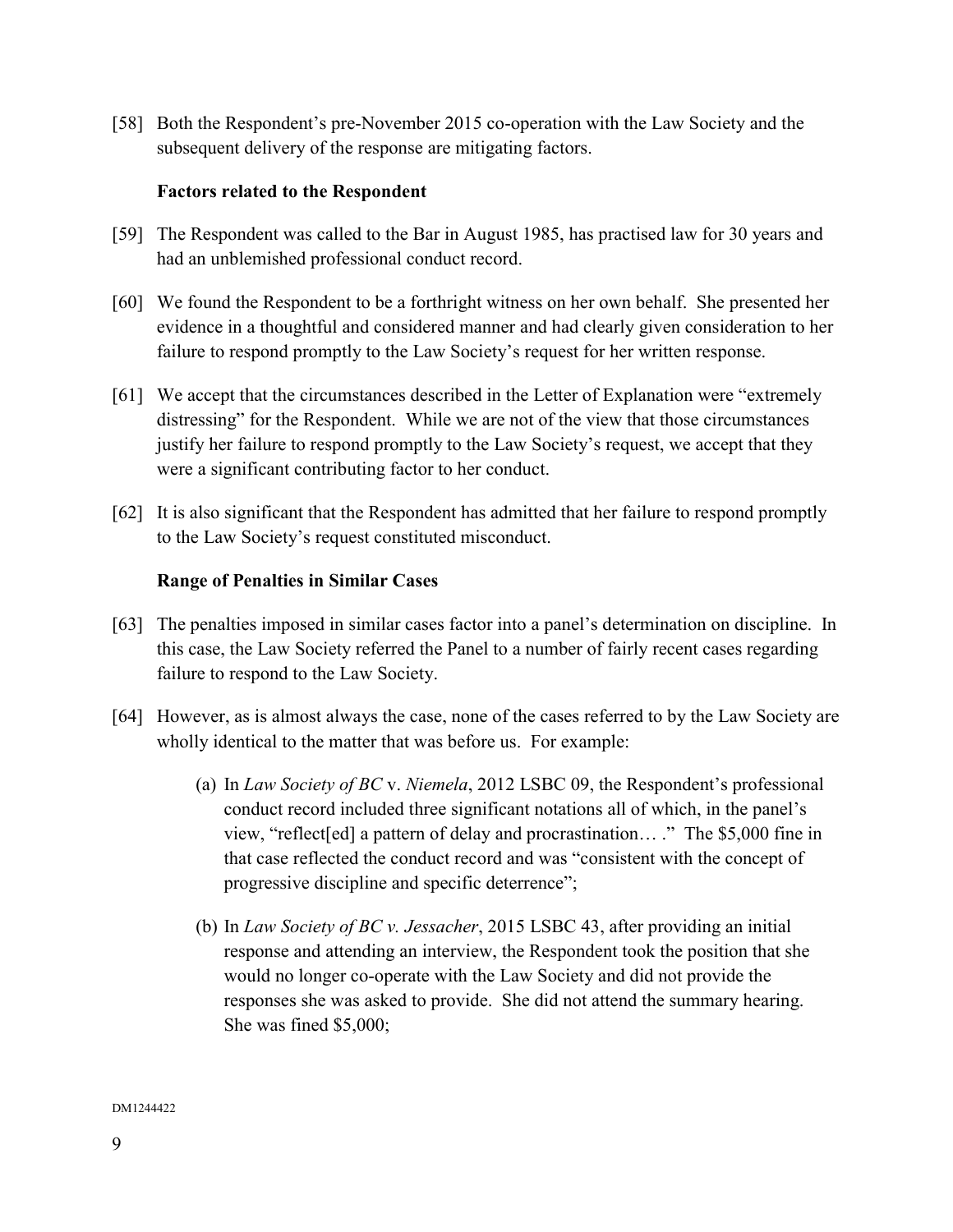- (c) In *Law Society of BC* v. *Kruse*, 2002 LSBC 32, the citation contained an allegation that the respondent had breached an undertaking and an allegation that the he had failed to respond to the Law Society. At the time of the hearing, the Respondent had not provided a substantive response to the Law Society's request and had ceased membership in the Law Society. Although the panel did not specifically refer to the respondent's professional conduct record, it noted that, if the respondent were still a lawyer at the time of the hearing, the panel would be inclined to suspend him and place restrictions on his return to practice. He was fined \$3,000; and
- (d) In *Law Society of BC* v. *Buchan*, 2013 LSBC 08, the respondent did not promptly reply to letters from the Law Society and referred to a variety of personal pressures that rendered her "almost incapable of responding appropriately to the Law Society." She did, however, provide a response approximately two months after the issuance of the citation and approximately two weeks prior to the hearing. The respondent's professional conduct record contained two previous records of issues that had arisen about her responsiveness to letters from the Law Society. She was fined \$3,000.

[65] In this case:

- (a) The Respondent did not have a professional conduct record;
- (b) Prior to the Law Society's request for a written response on November 9, 2015, the Respondent had fully co-operated with its investigation and maintained open communication with it;
- (c) The Respondent provided a response to the Law Society; and
- (d) The Respondent admitted that her conduct constituted professional misconduct.
- [66] On the above analysis, and all of the relevant *Ogilvie* factors, we conclude that a fine of \$2,000 is appropriate in this matter.

## **COSTS**

[67] Rule 5-11(1) allows a panel to order that an applicant or respondent pay the costs of a hearing and set a time for payment.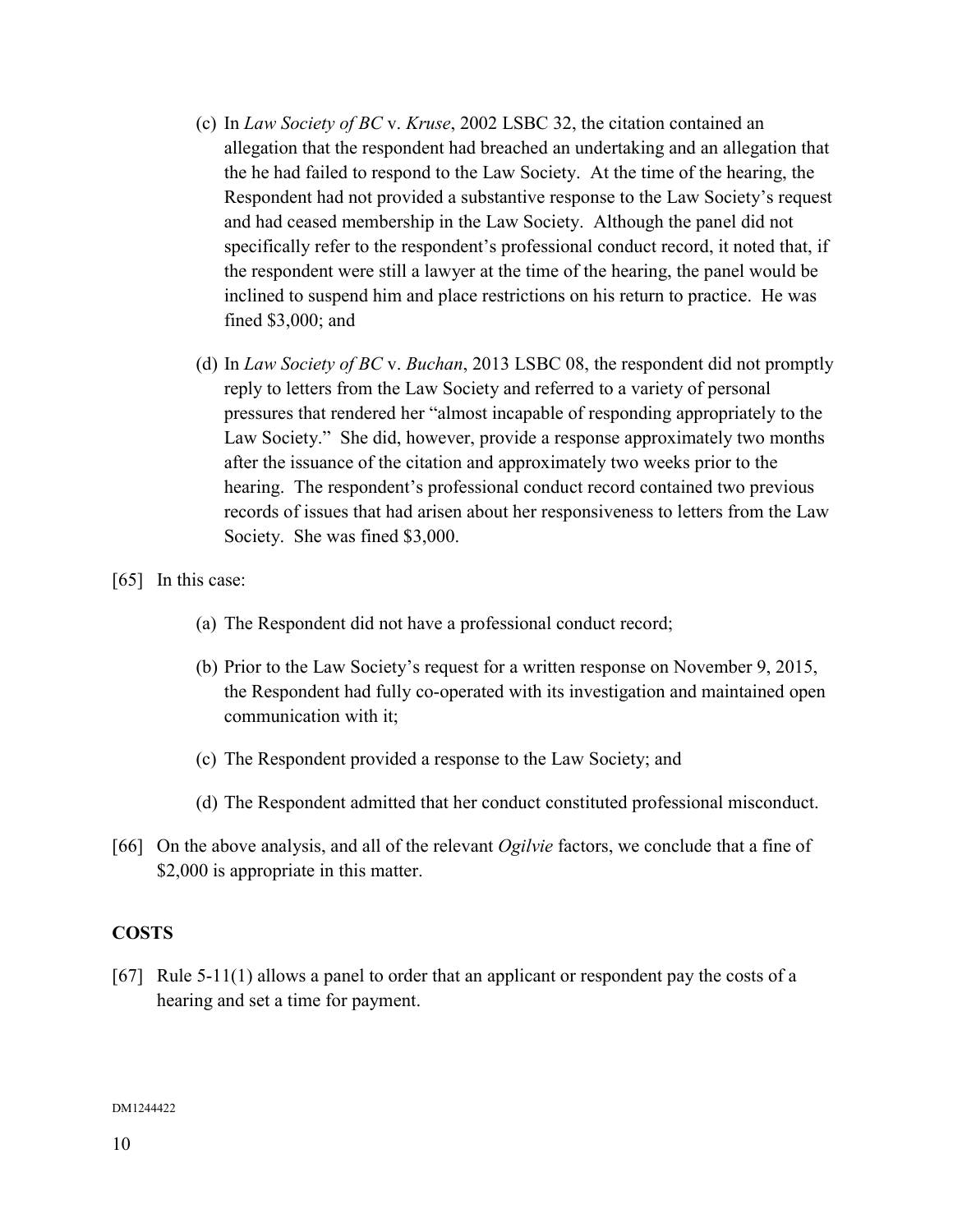- [68] Together, subrules (3) and (4) of Rule 5-11 require a panel have regard to the tariff of costs in calculating costs payable unless satisfied that it would be reasonable and appropriate to depart from the tariff.
- [69] In the circumstances, the Respondent will pay the Law Society's costs of the hearing. We see no reason to depart from the tariff of costs in calculating costs.
- [70] Counsel for the Law Society submitted a bill of costs prepared in accordance with the tariff. However, as she did not have the benefit of knowing how long the hearing would be at the time the bill of costs was prepared, it contemplated a full day of hearing. The hearing was held in less than 2 ½ hours.
- [71] Accordingly, pursuant to Rule 5-11(6), we accept the bill of costs submitted by the Law Society, adjusted as follows:
	- (a) Item 24 reduced by half from \$2,000 to \$1,000; and
	- (b) Court reporter fees reduced by half from \$472.50 to \$236.25.
- [72] The disbursement of \$40.54 for courier costs is allowed.
- [73] Costs are assessed at \$1,276.79.

## **ORDER**

- [74] The Panel orders that, on or before October 31, 2016, the Respondent pay to the Law Society:
	- (a) a fine in the sum of \$2,000, and
	- (b) costs in the sum of \$1,276.79.

# **ORDER TO PROTECT CONFIDENTIAL AND PRIVILEGED INFORMATION**

[75] At the conclusion of the hearing, the Law Society made an application for an order pursuant to Rule 5-8 (2) that portions of the exhibits entered in evidence and the transcript of this proceeding not be disclosed to the public. The Respondent supported that application.